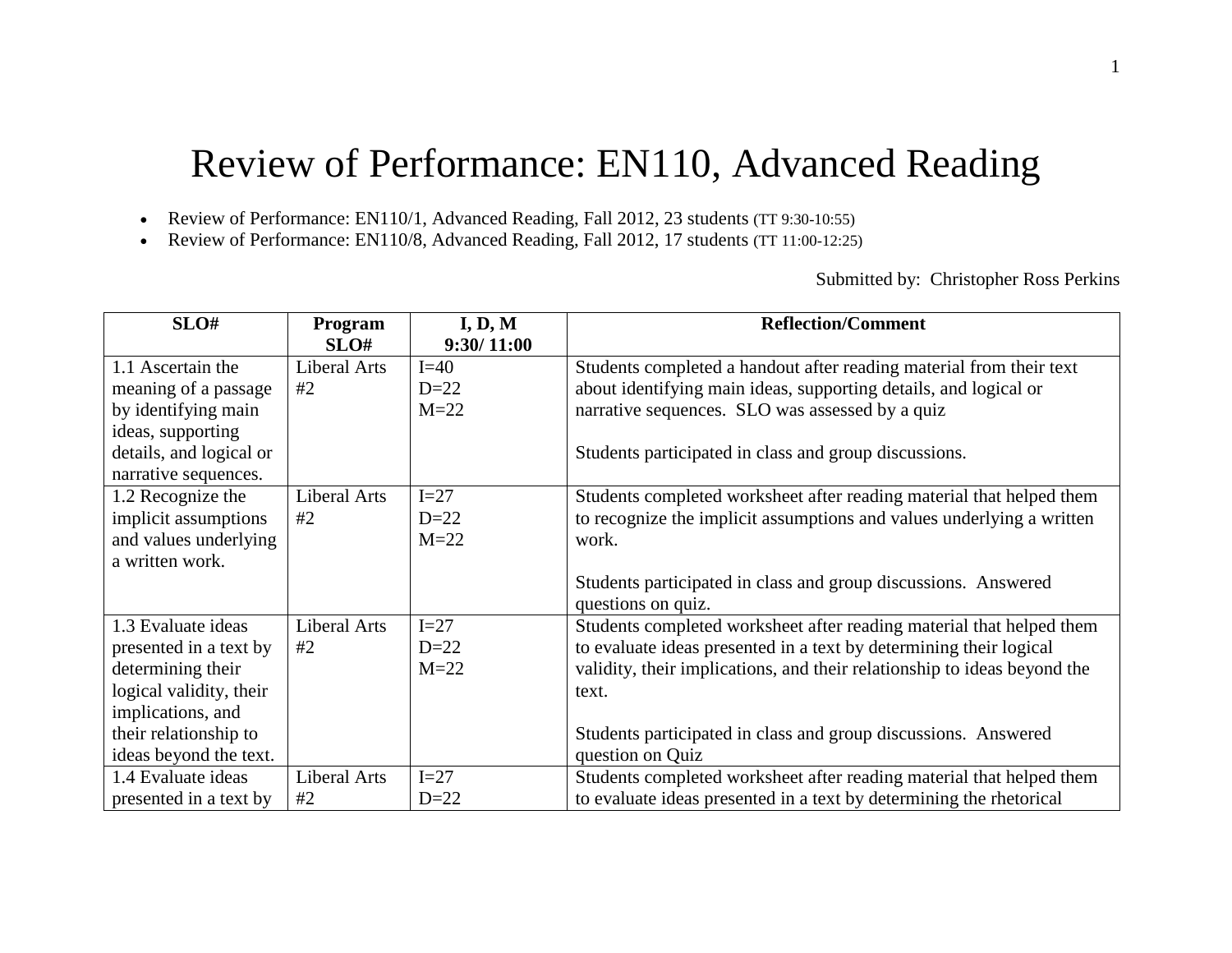| determining the         |                     | $M=22$       | structures used to persuade readers.                                    |  |  |
|-------------------------|---------------------|--------------|-------------------------------------------------------------------------|--|--|
| rhetorical structures   |                     |              |                                                                         |  |  |
| used to persuade        |                     |              | Students participated in class and group discussions. Answered          |  |  |
| readers.                |                     |              | questions on quiz.                                                      |  |  |
| 1.5 Distinguish         | <b>Liberal Arts</b> | $I=40$       | Students participated in class and group discussions.                   |  |  |
| between facts and       | #2                  | $D=22$       |                                                                         |  |  |
| opinions in a text.     |                     | $M=22$       | Answered questions on quiz that focused on facts and opinion.           |  |  |
| 2.1 Identify the tone,  | <b>Liberal Arts</b> | $I=40$       | Students completed a worksheet after reading material that helped them  |  |  |
| mood, and voice of a    | #2                  | $D=22$       | to identify the tone, mood, and voice of a literary text through an     |  |  |
| literary text through   |                     | $M=22$       | analysis of its linguistic features and literary devices.               |  |  |
| an analysis of its      |                     |              |                                                                         |  |  |
| linguistic features and |                     |              | Students participated in class and group discussions.                   |  |  |
| literary devices.       |                     |              |                                                                         |  |  |
| 2.2 Identify the theme  | <b>Liberal Arts</b> | $I=40$       | Students completed worksheet after reading material that helped them    |  |  |
| of a literary text and  | #2                  | $D=22$       | to identify the theme of a literary text and the ways it is embodied by |  |  |
| the ways it is          |                     | $M=22$       | formal elements.                                                        |  |  |
| embodied by formal      |                     |              |                                                                         |  |  |
| elements.               |                     |              | Students participated in class and group discussions.                   |  |  |
| 2.3 Identify and        | <b>Liberal Arts</b> | $I=40$       | Students completed worksheets after reading material that helped them   |  |  |
| analyze common          | #2                  | $D=22$       | to identify and analyze common semantic features such as connotation,   |  |  |
| semantic features       |                     | $M=22$       | denotation, and figures of speech.                                      |  |  |
| such as connotation,    |                     |              |                                                                         |  |  |
| denotation, and         |                     |              | Students participated in class and group discussions. Answered          |  |  |
| figures of speech.      |                     |              | questions on quiz/ test.                                                |  |  |
| 3.1 Write a summary     | <b>Liberal Arts</b> | $I=27$       | Students wrote a summary of a text that demonstrates an understanding   |  |  |
| of a text that          | #2                  | $D=22$       | of the main ideas of the text.                                          |  |  |
| demonstrates an         |                     | $M=22$       |                                                                         |  |  |
| understanding of the    |                     |              |                                                                         |  |  |
| main ideas of the text. |                     |              |                                                                         |  |  |
| 3.2 Write a             | <b>Liberal Arts</b> | Not assessed | Students wrote a paraphrase of a passage that demonstrates an           |  |  |
| paraphrase of a         | #2                  |              | understanding of the content of the passage.                            |  |  |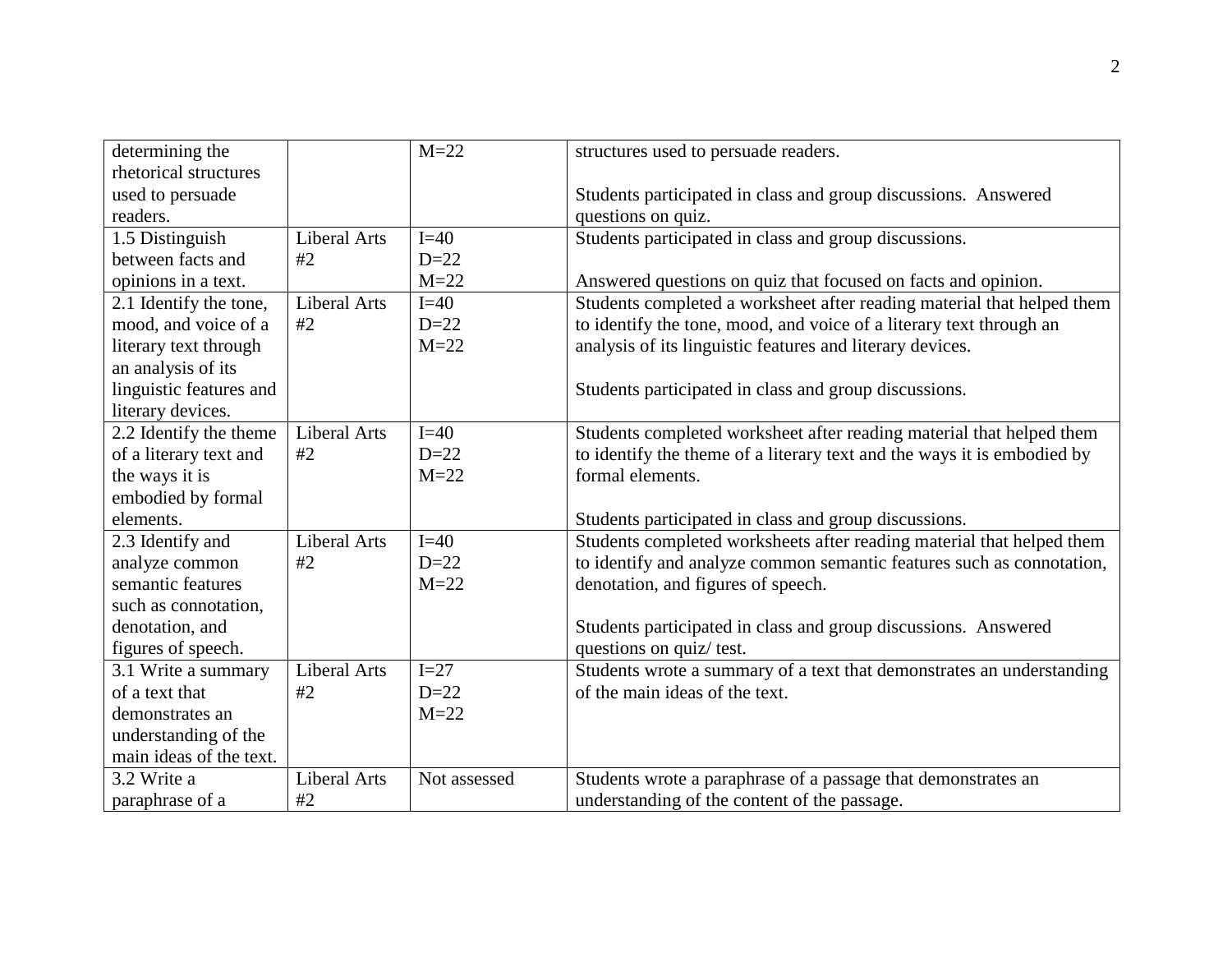| passage that           |                     |        |                                                                           |
|------------------------|---------------------|--------|---------------------------------------------------------------------------|
| demonstrates an        |                     |        |                                                                           |
| understanding of the   |                     |        |                                                                           |
| content of the         |                     |        |                                                                           |
| passage.               |                     |        |                                                                           |
| 3.3 State the main     | <b>Liberal Arts</b> | $I=40$ | Students completed worksheets, which asked them to identify the main      |
| idea of a text.        | #2                  | $D=40$ | idea of a text. Answered questions on quiz to identify Main Ideas.        |
|                        |                     | $M=22$ |                                                                           |
| 3.4 Define unfamiliar  | Liberal Arts        | $I=40$ | Students defined unfamiliar vocabulary from readings by creating a        |
| vocabulary.            | #2                  | $D=40$ | vocabulary journal.                                                       |
|                        |                     | $M=28$ |                                                                           |
| 3.5 Locate facts and   | <b>Liberal Arts</b> | $I=40$ | Students completed handout to locate facts and isolate details of a text. |
| isolate details of a   | #2                  | $D=22$ |                                                                           |
| text.                  |                     | $M=22$ |                                                                           |
| 3.6 Retain specific    | <b>Liberal Arts</b> | $I=40$ | Students participated in class and group discussions. Answered            |
| facts and details from | #2                  | $D=22$ | questions on quiz that focused on facts and details.                      |
| a text.                |                     | $M=22$ |                                                                           |

# **Additional observations:**

- Lack of time management skills adds to difficulty of class.
- 69% of student who earned an "F" in EN110 did so due to attendance issues. The other 31% did so due to not completing assignments.
- EN110/ 1 Pretest score: 49.68, Posttest score: 59.75 Difference: +10.07
- EN110/8 Pretest score: 44.32, Posttest score: 50.5 Difference: +6.13
- A more detailed assessment report will be submitted before the start of spring semester